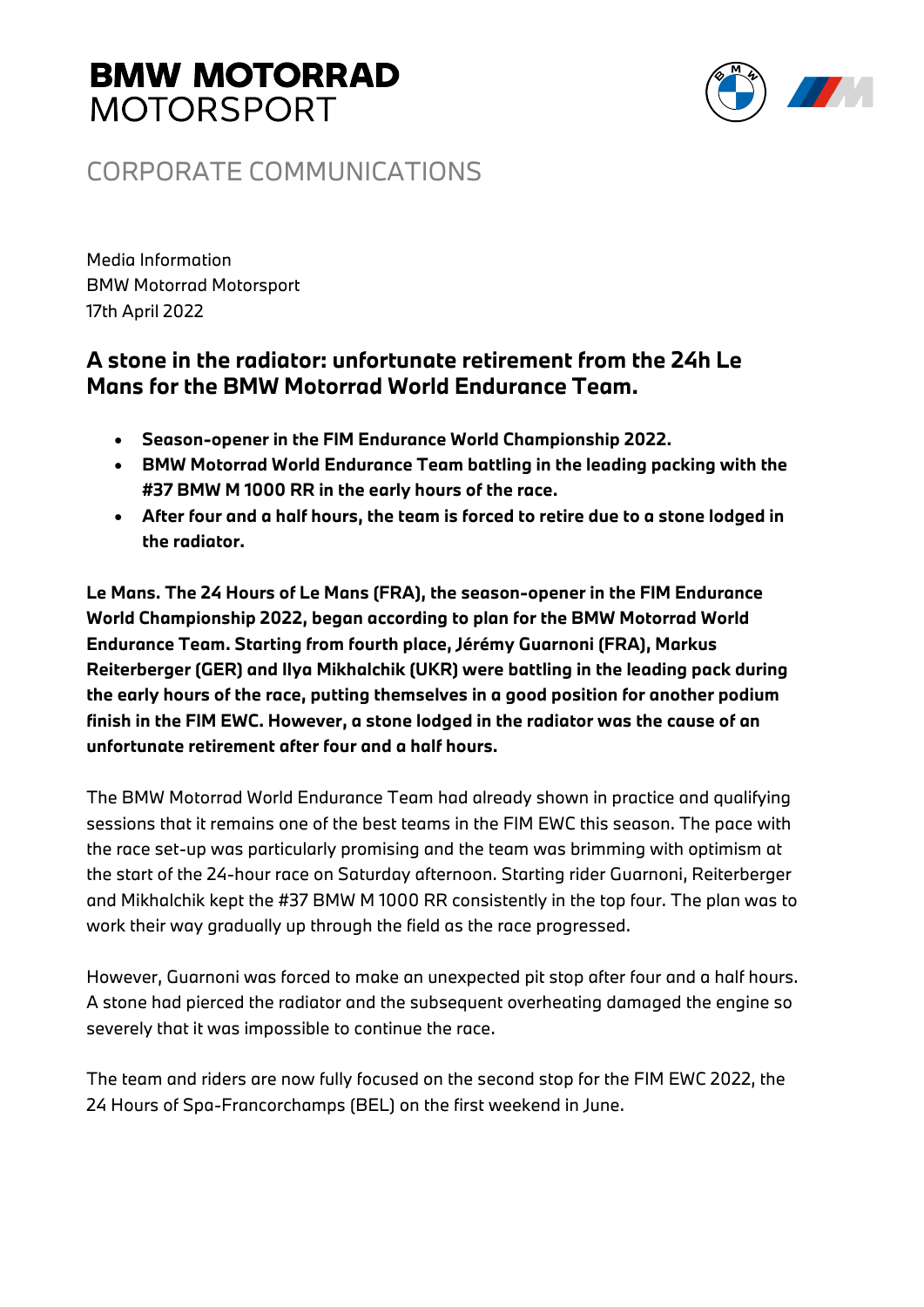## **BMW MOTORRAD MOTORSPORT**



### CORPORATE COMMUNICATIONS

#### **Reactions to the 24h Le Mans.**

**Marc Bongers, BMW Motorrad Motorsport Director:** "Of course, that early retirement was hard for us to swallow. Another top result would have been more than deserved for the BMW Motorrad World Endurance Team. This confirmed that the hard work that we put in with the team over the winter had paid off. The overall package was fast, the racing pace was spot on and the fuel consumption, which is an important factor in endurance racing, was very efficient. The riders also gave a superb performance and the team worked superbly in the pits. It is extremely bad luck for a stone to hit the radiator and cause a chain reaction that ended the race for the #37. However, that can happen. Now we have to build on the many positive aspects and on what we learned from Le Mans. Preparations are underway for the next race. Spa will be a home race for the team and we would all like to convert the good performance into the result it deserves."

**Werner Daemen, Team Manager BMW Motorrad World Endurance Team:** "The race was good – until we had a big stone in our radiator. The water was straight out, the oil temperature went up and the engine broke. It was very disappointing for everybody that the race ended that way. For the riders, for the team, the mechanics, they all had worked so hard this winter to prepare the bike. We were very well prepared but this was something that nobody could foresee. We have a big protector in front of our radiator but this stone was at least two centimetres big and when it hits the radiator at 260 km/h then nothing helps. This happens, we are very disappointed but we will come back!"

**Markus Reiterberger:** "We started pretty well into the race and were able to constantly be within the top-four. We expected to benefit from our efficient fuel consumption after nine or ten hours and that our pace would improve even more during the cooler night stints but unfortunately we did not get that far. It of course is a bitter pill to swallow that a stone in the radiator ended our race early but no one could foresee this, this was just bad luck. It is a pity and we just take two points from qualifying away. But we don't give up, we still have two 24-hour races and at least one eight-hour race this season. I feel sorry for the entire team who had worked so hard over winter to give us the best possible package. It really would have deserved to get a top result."

**Ilya Mikhalchik:** "Overall, the race week was quite positive for us because we showed our speed over the entire week and the bike was particularly good for the race. For the first four and a half hours, we were fighting for the podium positions with a really good feeling. Unfortunately, we had bad luck and a stone decided to stop our race. But I already said last year after the Bol d'Or: we lose together and we win together. And afterwards, we